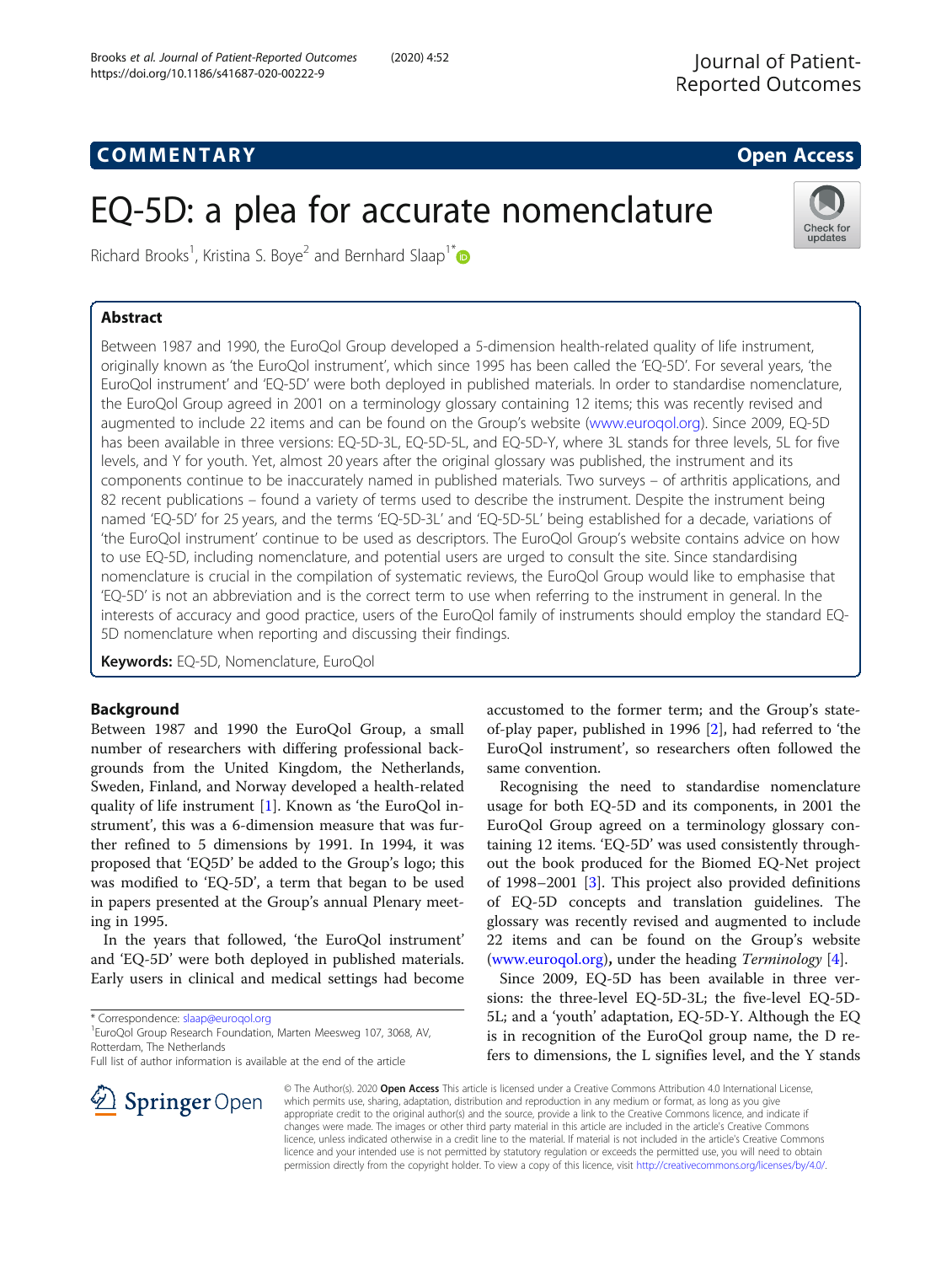for youth, the name of the instrument should not be spelled out in this manner as this is inaccurate. Therefore, EQ-5D is not an abbreviation and is the correct term to use when referring to the instrument in general.

Yet, two decades since the glossary was made available, the instrument and its components continue to be inaccurately named in published materials. This is important, not least for researchers undertaking systematic reviews.

Evidence of this initially came from a sample survey of EQ-5D applications in the clinical area of arthritis covering 2012–2017. It became evident in conducting this survey that there were a considerable number of inconsistencies and errors in the representation of EQ-5D. To cover more recent citations of EQ-5D two further samples were taken, comprising a total of 82 papers.

#### Arthritis applications

We found a variety of terminology used to describe the instrument; and based on published abstracts, these terms have found their way into the literature.

Notably, in reviewed abstracts the instrument was described variously as a weighted index, an index (score), and an index (scale). This creates considerable potential for confusion because EQ-5D is an instrument for both the measurement and the valuation of health-related quality of life. To be specific: when a respondent completes EQ-5D an EQ-5D profile is obtained, which is a description of this person's current self-reported health state (e.g. 12211), and an EQ VAS score, which is a score between 0 and 100 recording the person's overall healthrelated quality of life. An EQ-5D value, also sometimes referred to as an index, score or utility is the value attached to an EQ-5D state according to a particular EQ-5D value set.

Despite the term 'EQ-5D' having been established 25 years ago, and the terms 'EQ-5D-3L' and 'EQ-5D-5L' being in regular use for a decade, this arthritis literature continued to refer to 'the EuroQol instrument' and other variations, such as: EuroQol Health-Related Quality of Life Survey, EuroQol (EQ)-5D, EuroQol-5 dimension, EuroQol questionnaire, and EUROQOL. We also found the 'EQ-5D' referred to variously as: 'EQ5D', 'EQ5d', 'EQ5-D', 'EQ-5D-3L', 'EQ5D-5L', and 'Eq5D-5L'.

#### Two samples of recent citations

#### (1) 20 publications reviewed

Google Scholar was used to check publications citing the EuroQol Group's 1996 paper [[2](#page-2-0)] and identified 289 citations for 2019, covering a wide range of EQ-5D usage.

We checked the first 20 abstracts (and the full paper, if available), and found that half the papers did not mention EQ-5D in the abstract. Among the 10 articles that did, they referred to it variously as: EuroQol, EQ-5D, EuroQol five-dimension scale questionnaire, EuroQol-5 Dimensions-3 Level (EQ-5D-3L) Scores, and EuroQol-5D (EQ-5D) utility score.

#### (2) 62 publications reviewed

PubMed was checked for citations of Devlin and Brooks [[5\]](#page-2-0) in the current year 2020. Many of the terms listed in the previous paragraph were also in evidence in this sample. A spacing oddity appeared in 7 papers, viz. EQ-5D-3 L and EQ-5D-5 L, including 2 papers containing sections headed EQ-5D-3 l and EQ-5D-5 l. An issue arose with respect to abbreviations lists, which some journals required. This was the case for 19 of the 62 papers and produced such 'definitions' of EQ-5D as: EuroQol-5 Dimension, EuroQol 5 Dimensions, European Quality of Life Five Dimension, and EuroQol five-dimensional. There were similar representations for EQ-5D-3L and EQ-5D-5L with the 'three levels' and 'five levels' spelled out. One paper even had EQ-5D-5L represented as 'EuroQol 5D-5L'. It is not necessary to 'spell out' EQ-5D in these ways and indeed 6 of these papers did not include EQ-5D in their glossaries, as we would expect.

### **Discussion**

That these limited samples identified such a variety of usage illustrates the problem: the terminology used for the EQ-5D and its components, despite standardisation many years ago, has been inconsistently applied in journal articles.

There is a rigid tradition, in the medical literature, of expanding abbreviations at first mention, especially for health status and health-related quality of life questionnaires and instruments. Some journals evidently require glossaries of abbreviated terms, as indicated above. Because 'EQ-5D' looks like an abbreviation, writers may not appreciate that it is simply the name of the instrument and requires no further definition. The same consideration applies to EQ-5D-3L, EQ-5D-3L, and EQ-5D-Y. Journal copy editors or reviewers may add to the confusion by asking for the full name to be spelt out. In complying with this request, as shown above, authors may propose 'EuroQol-5 Dimension' or some similar term – perhaps based on the way it was mentioned in articles previously published in that journal.

Given the importance of standard terminology, especially when compiling systematic reviews, we hope this brief Commentary clarifies the correct nomenclature regarding the EQ-5D. We urge researchers and other interested parties using the EQ-5D to consult the Group's website, which contains clear advice on how to use the EQ-5D. The standard nomenclature is laid out in the form of a 22-term glossary [[4\]](#page-2-0). The detailed User Guides,